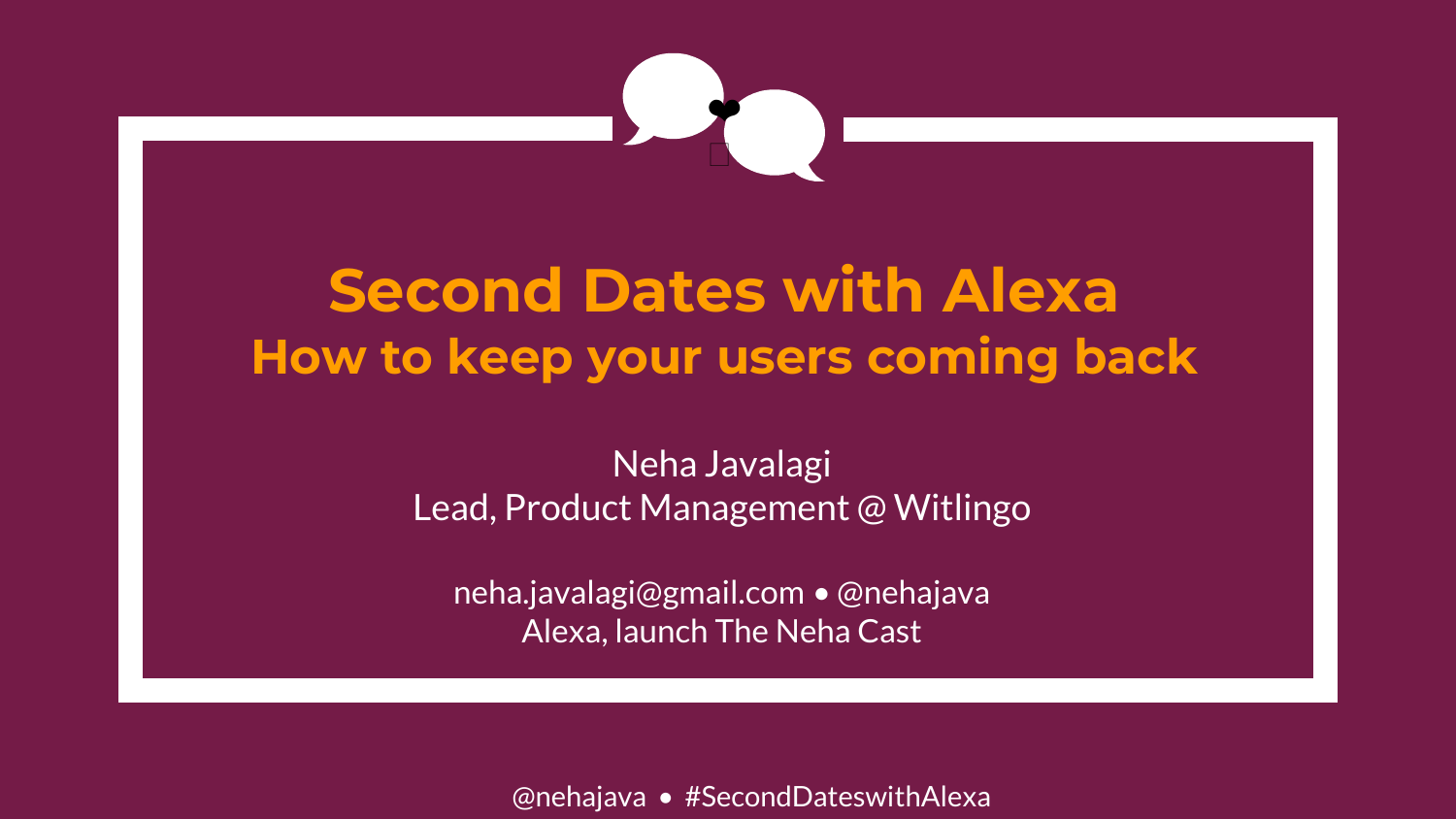

## **I make computers speak to humans in a way that** *really speaks* **to humans**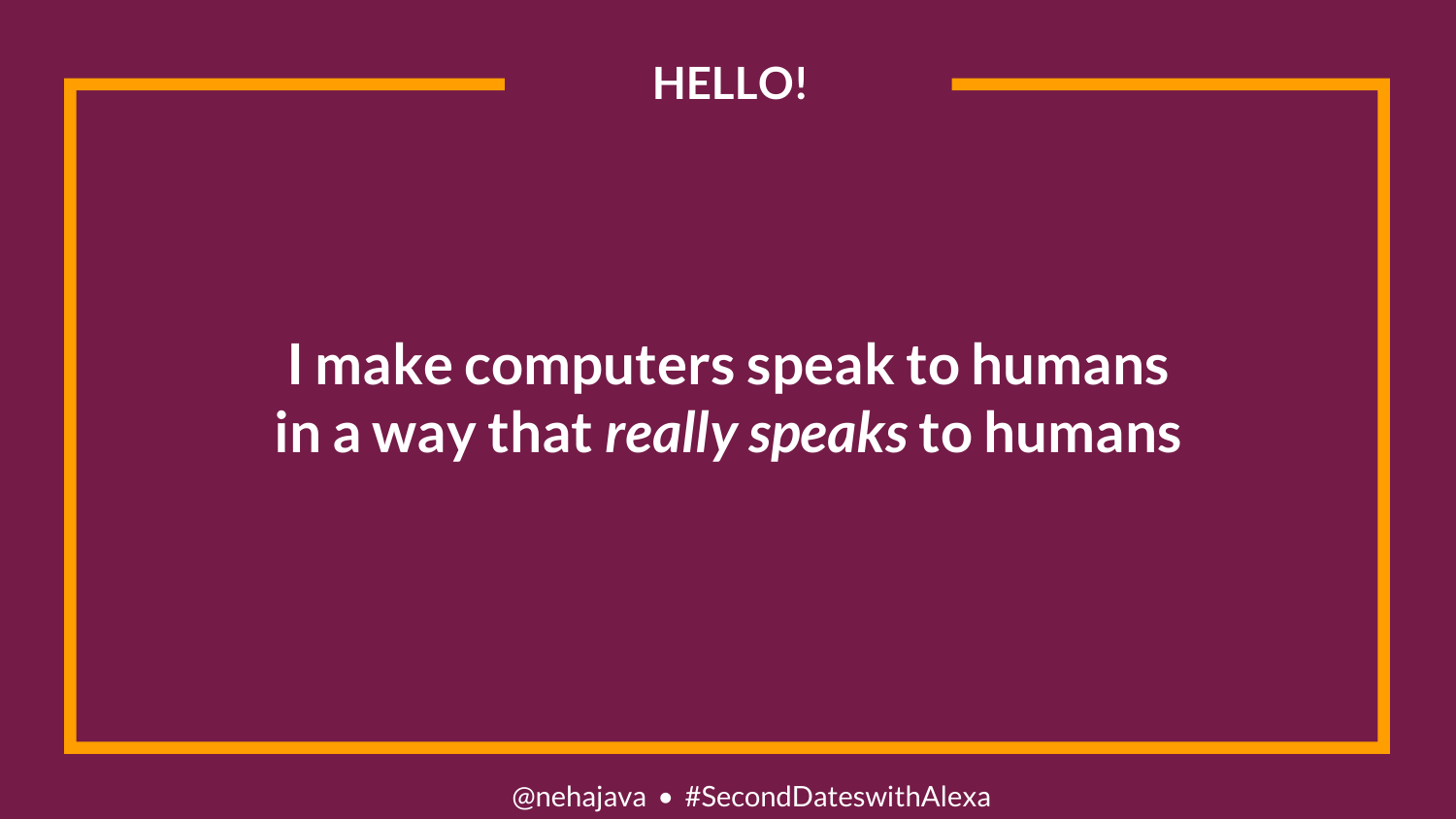#### **THE CHALLENGE**

# **The** *average retention rate* **for a voice application for the second week was found to be 3%**

一 **The 2017 Voice Report by VoiceLabs.co**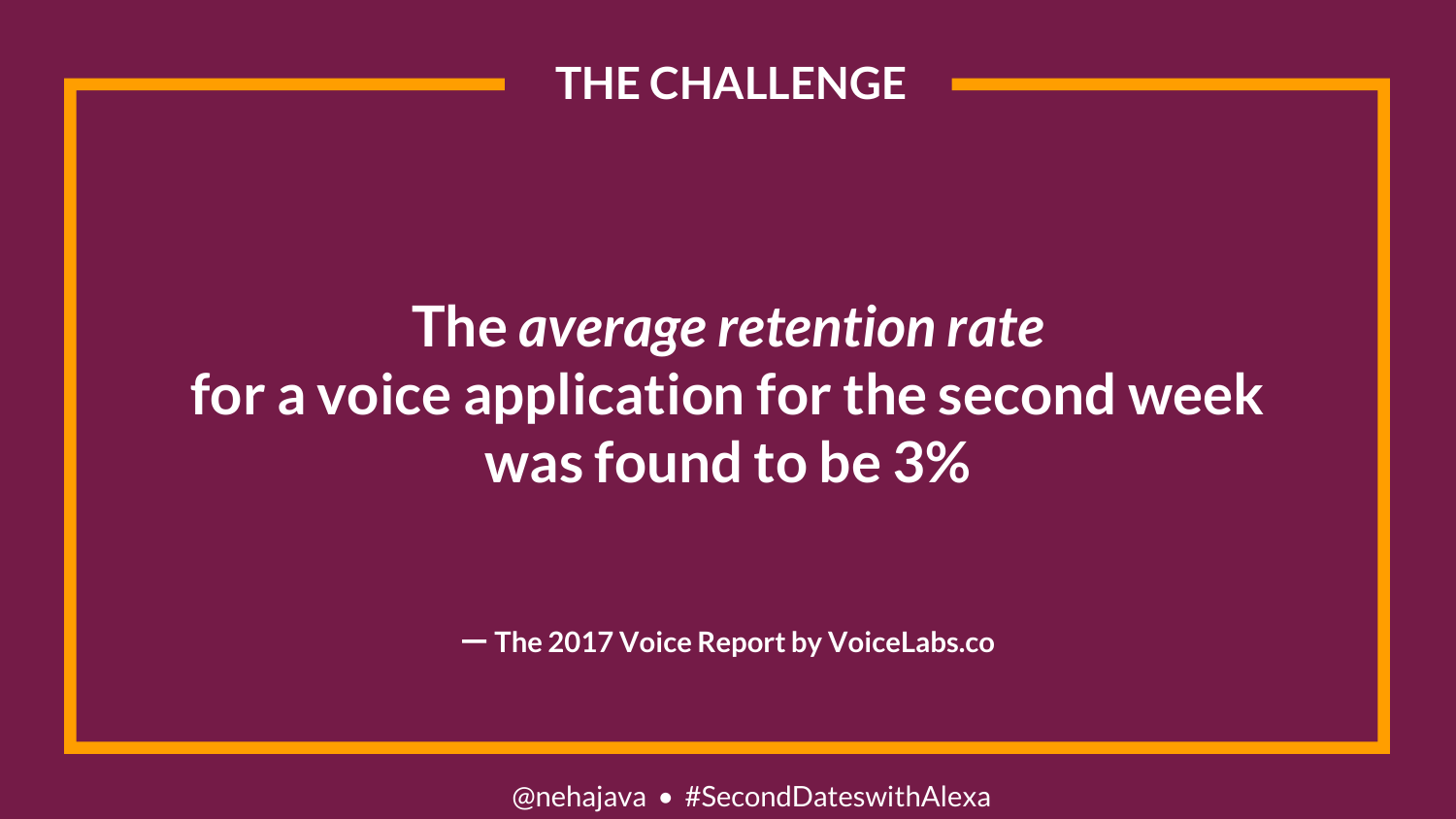#### **DESIGN PROBLEM**

**Designing engaging and delightful voice experiences that get users to call for a** *second date without losing at-traction*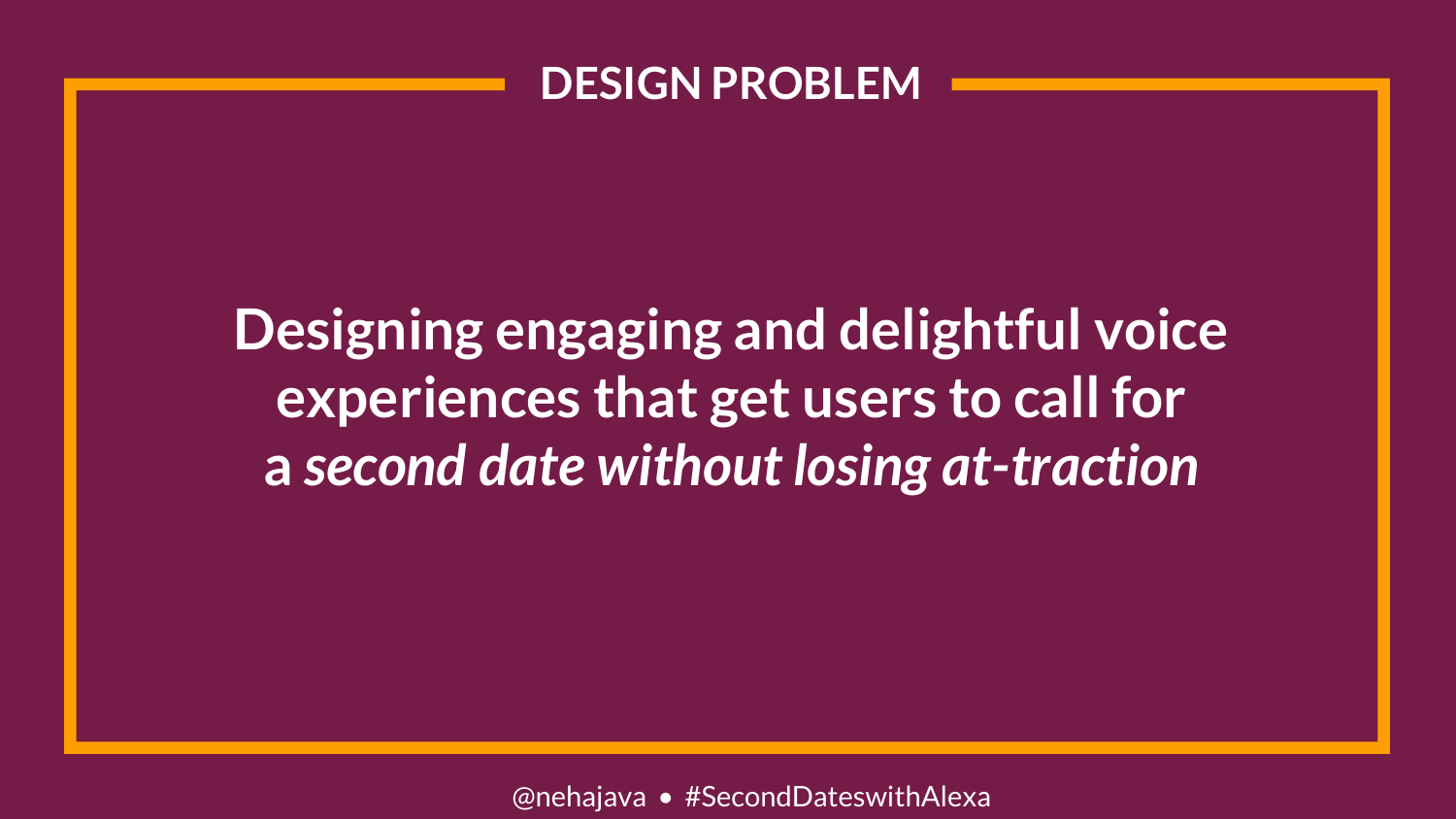

# **Meet user expectations in terms of functionality Exceed expectations in terms of the experience**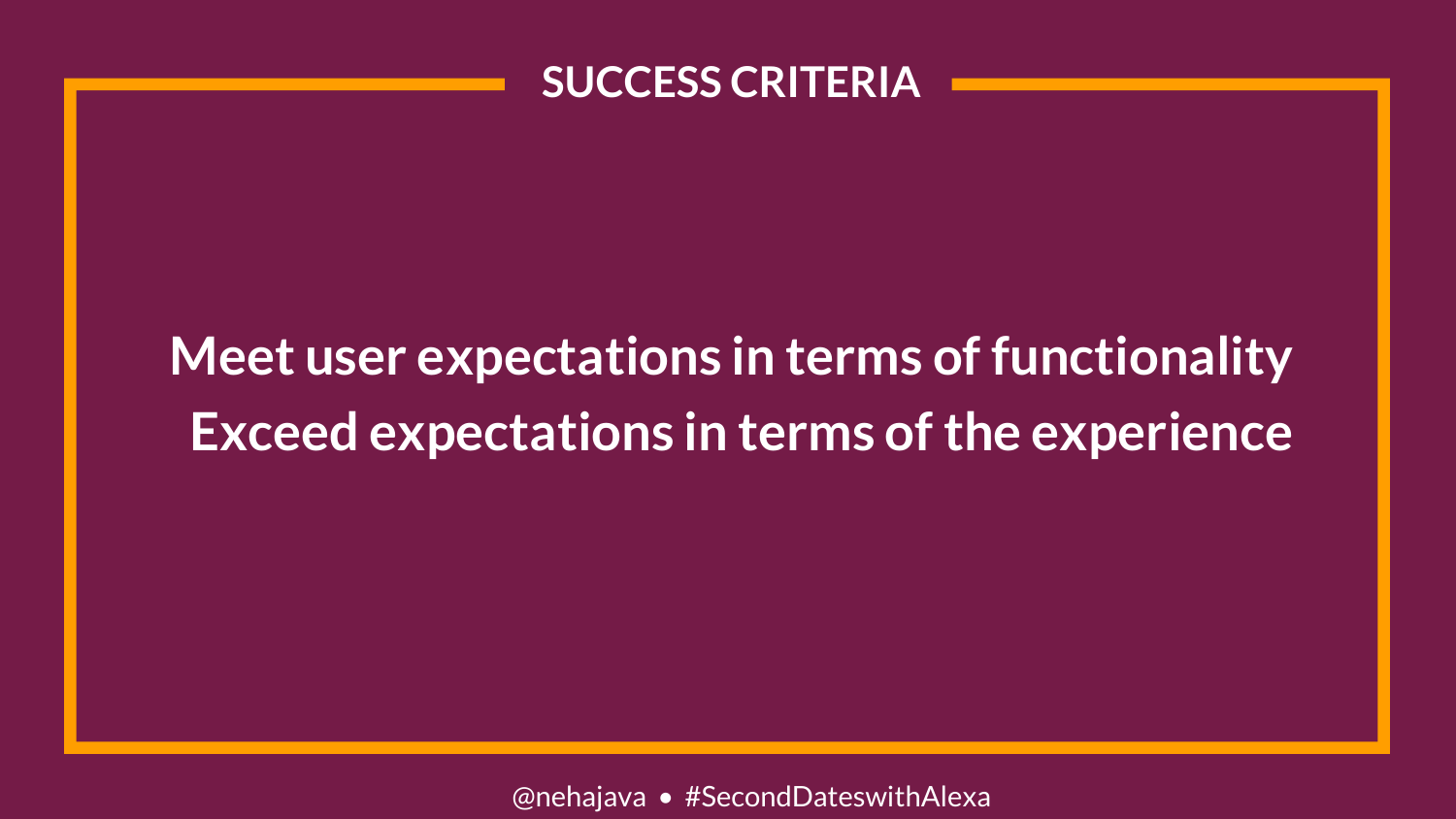# What does it take today to be suitably engaged?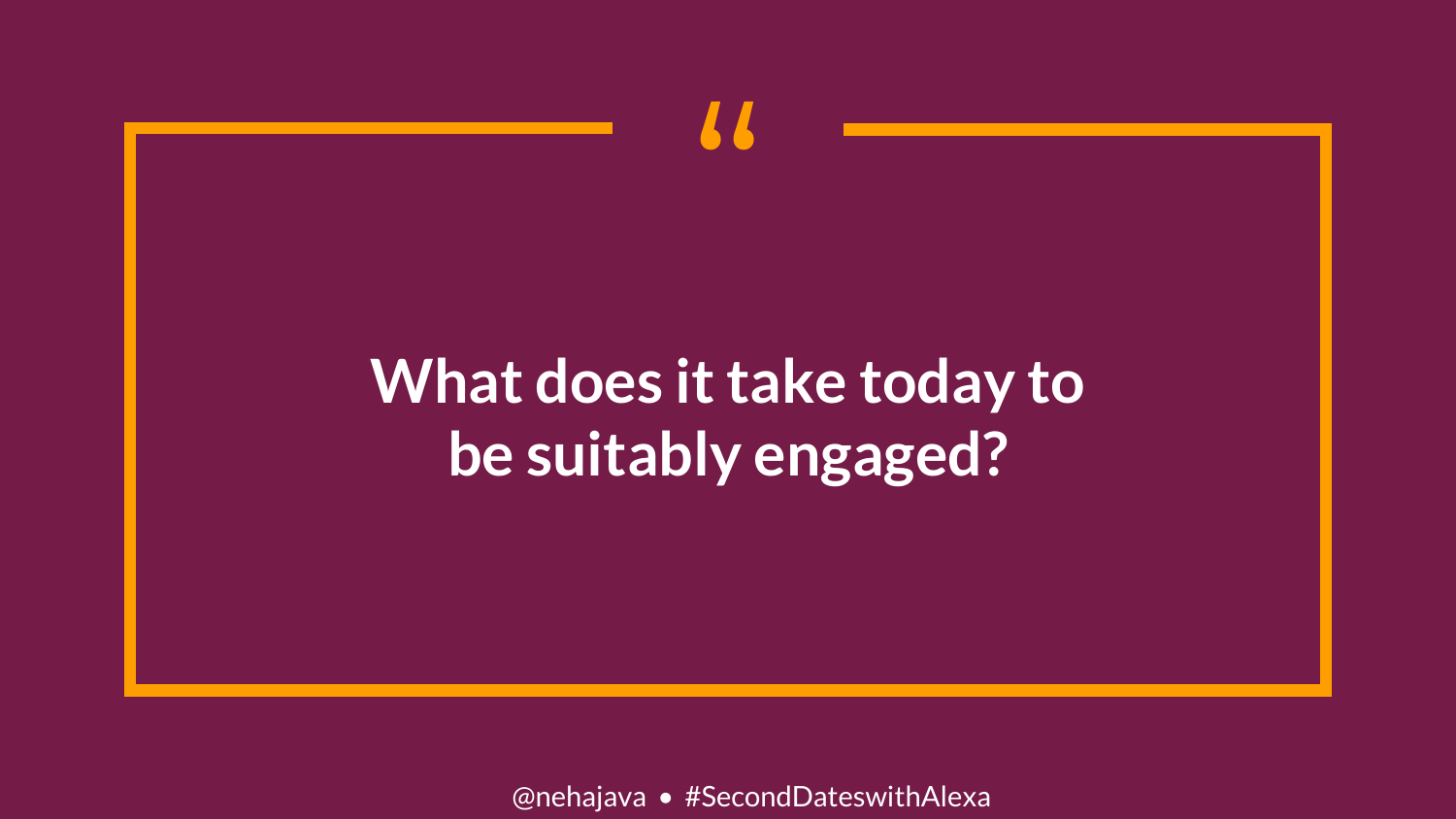#### **THE HYPOTHESIS**

## **When left to their own devices, Users will swipe left to their (voice-enabled) devices**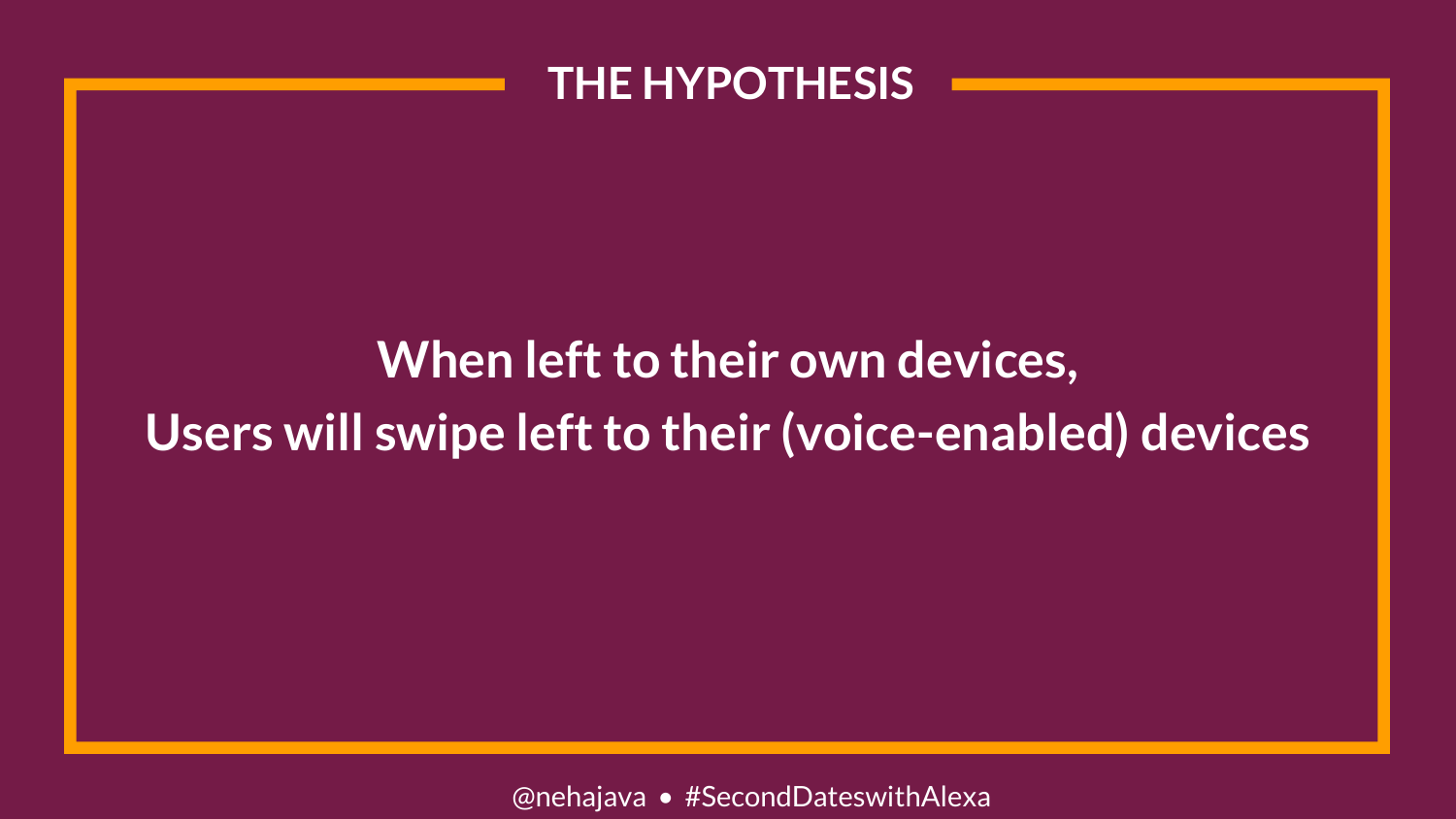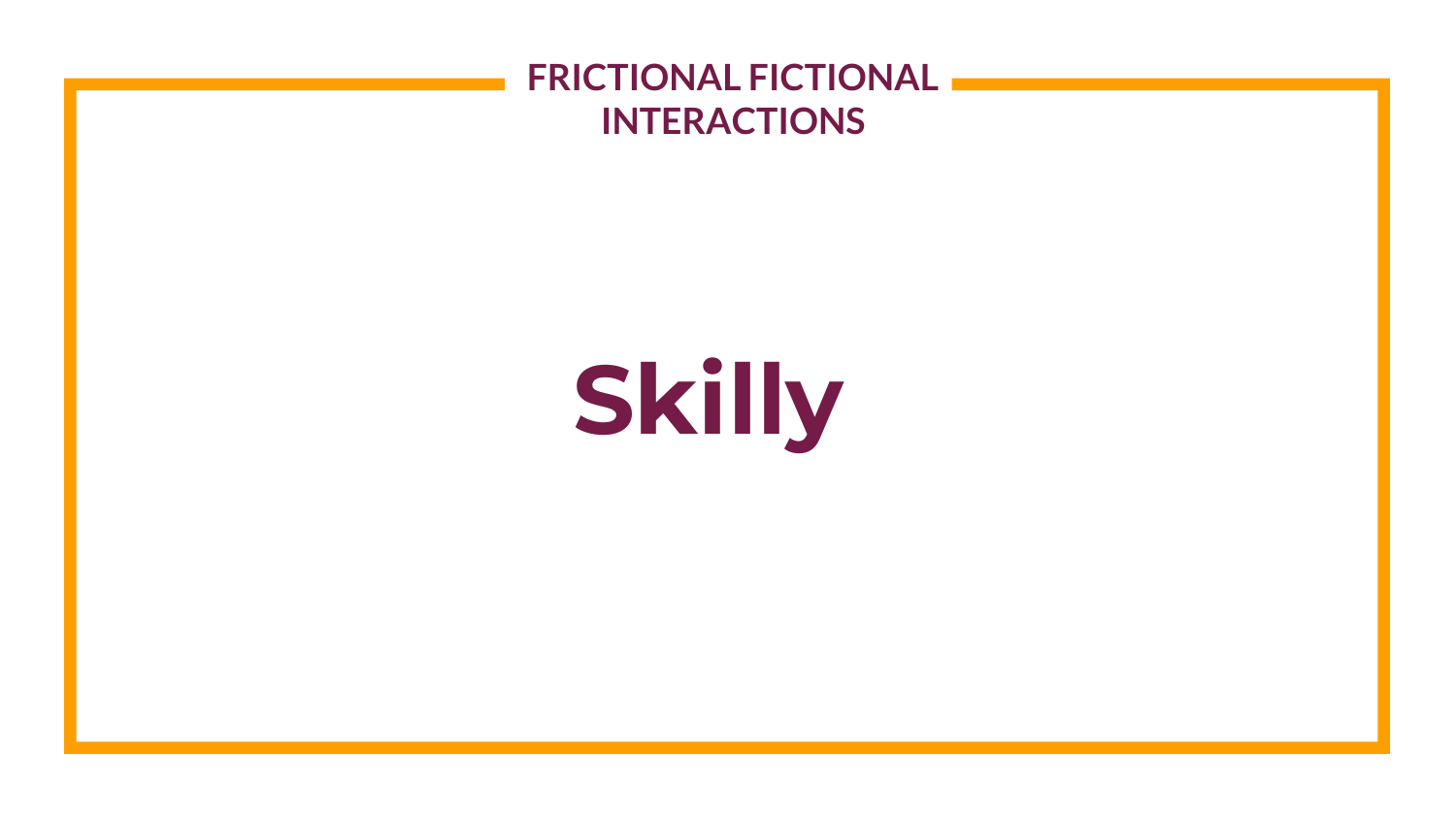

*Sigh!* **I did not find myself attracted to his** *breathless charm***.** 



**I'd always be on edge, hanging on to his every word, trying to get a word in edgeways**



**I didn't have to tell him in** *so many words***that it wasn't working**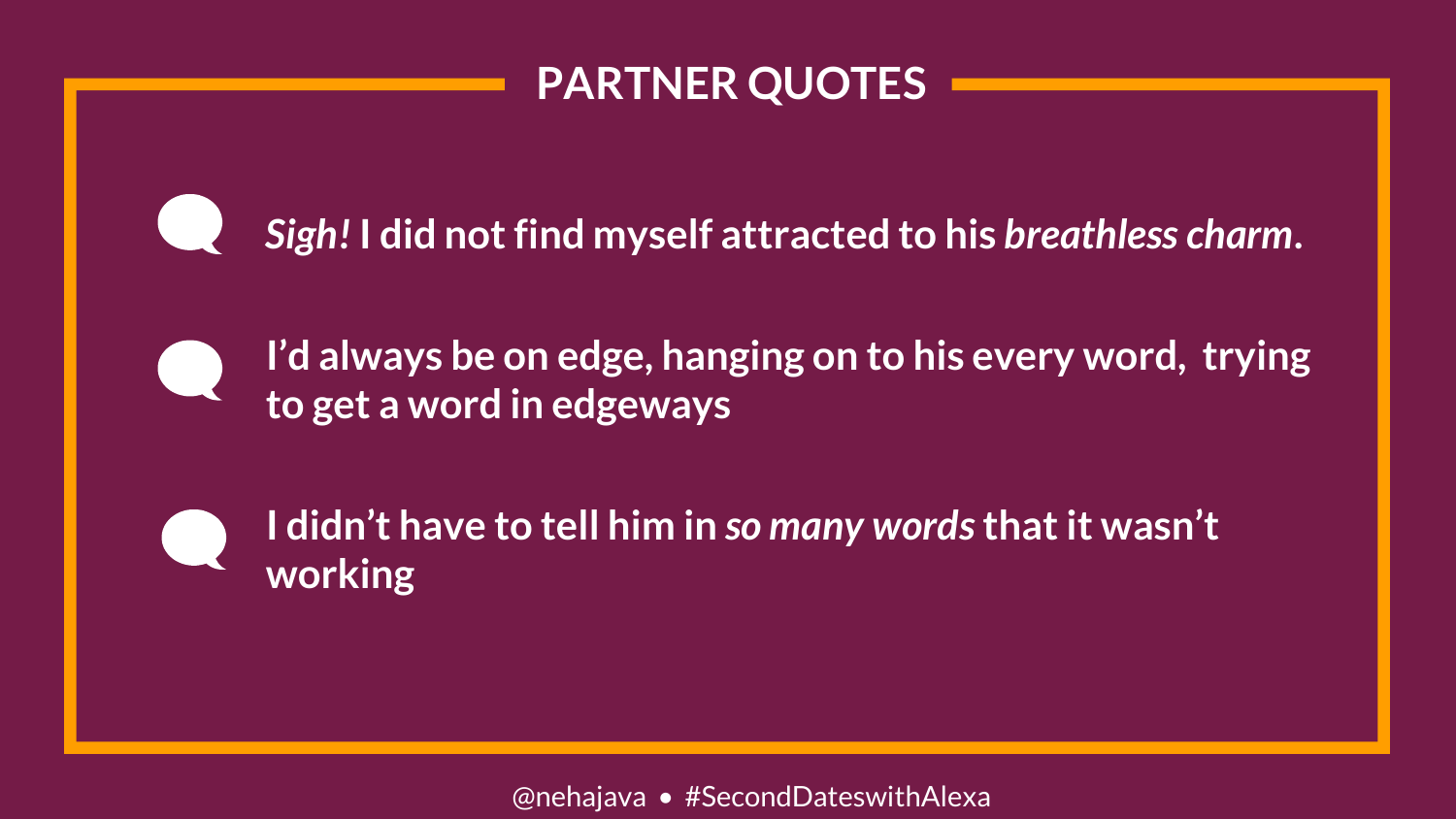**From Skilly (aka Mr. Talks-a-Lot)**

- **Users do not want your persona to actually "open up"**
- **When you walk users through your work, they trail off**
- **Does your brand like the sound of its own voice?**
- **Do not** *Take them back to the night you met*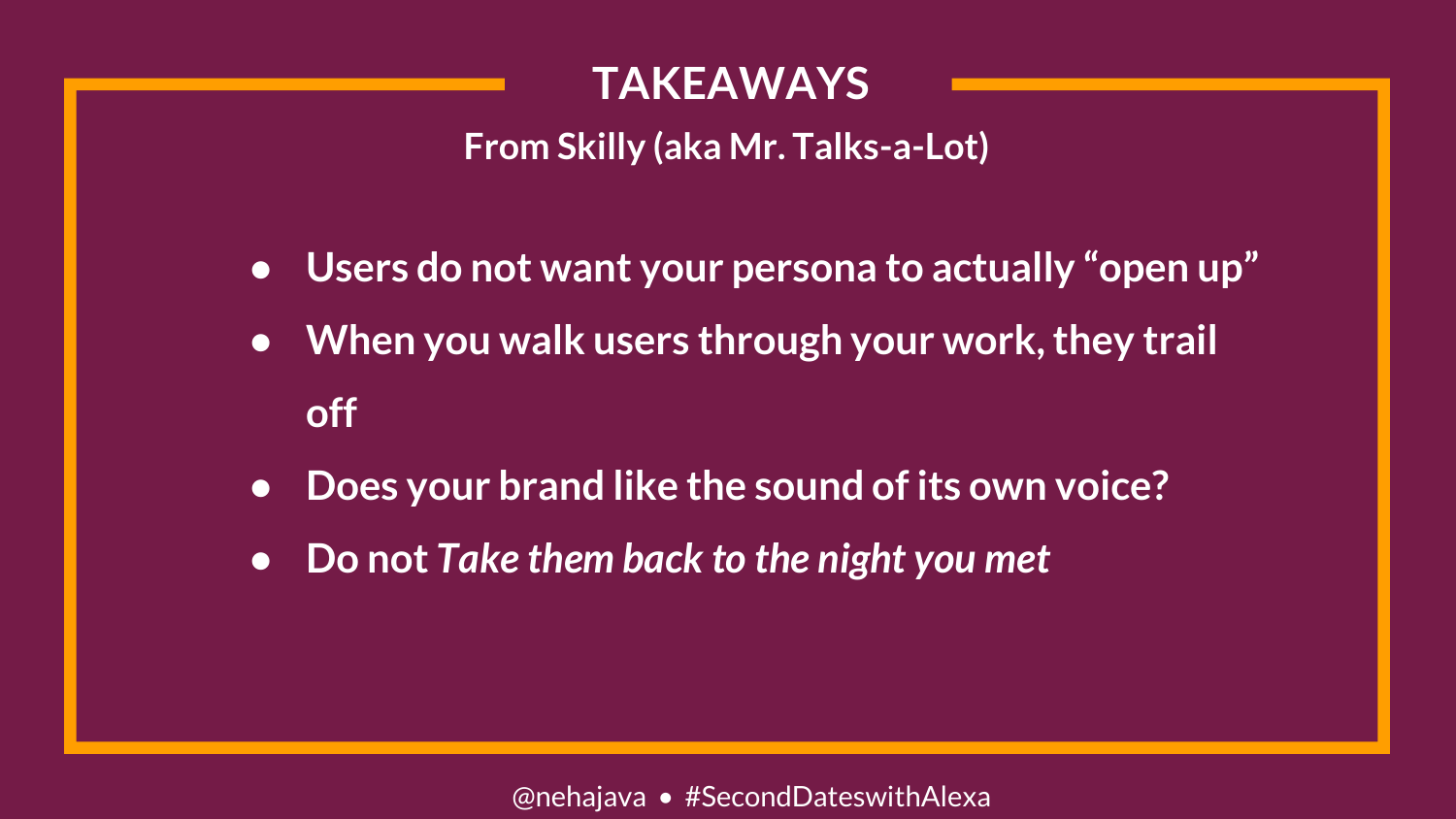#### **FRICTIONAL FICTIONAL INTERACTIONS**

# **Skillter**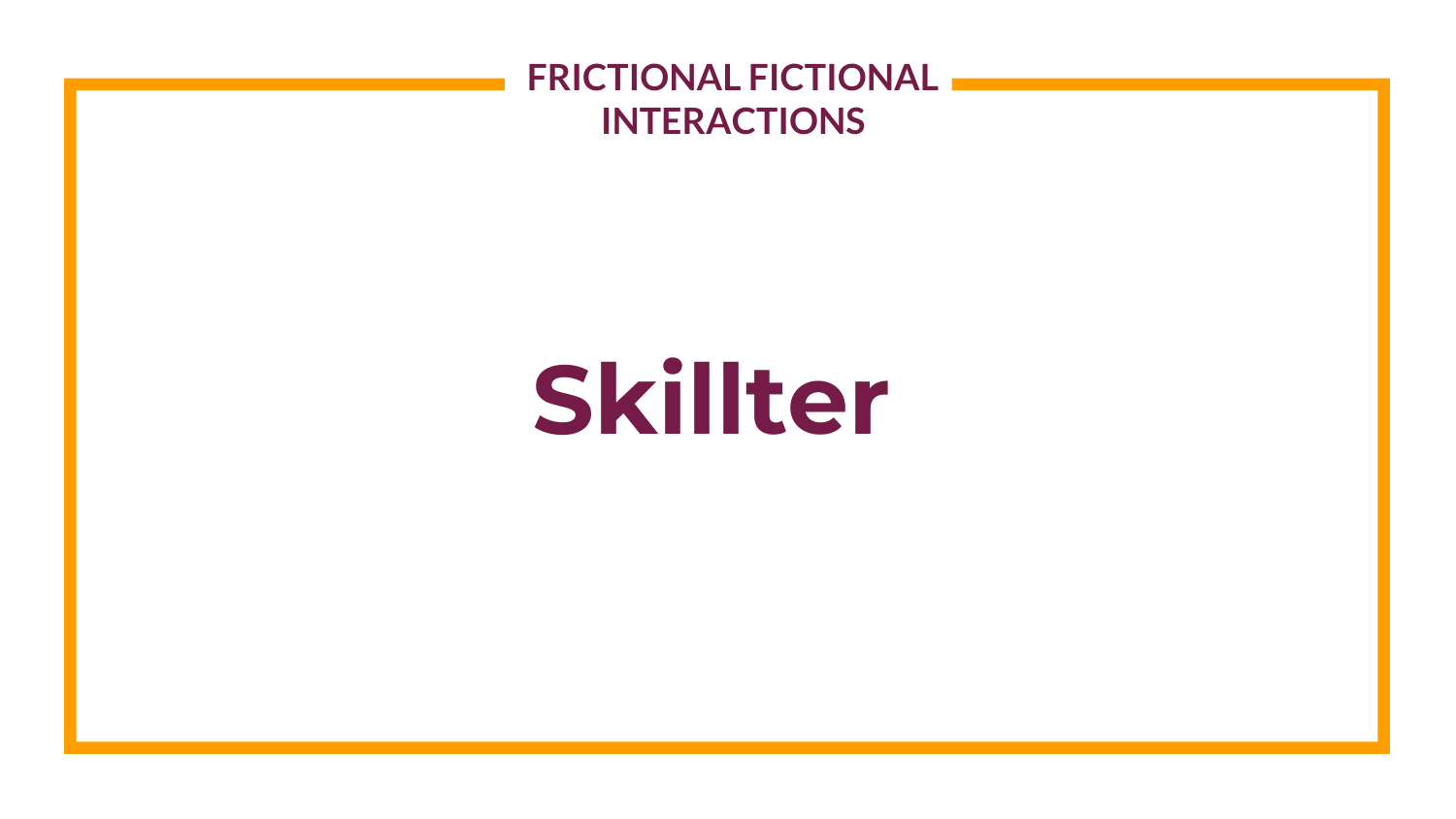**It soon became evident as the only element of surprise, that what he did do was surprisingly elementary!**

**If only he'd tell me what he does, it would have been a conversation starter.**

**I do not approve hand holding in the relationship - do not talk to me like a child and tell me what to say!**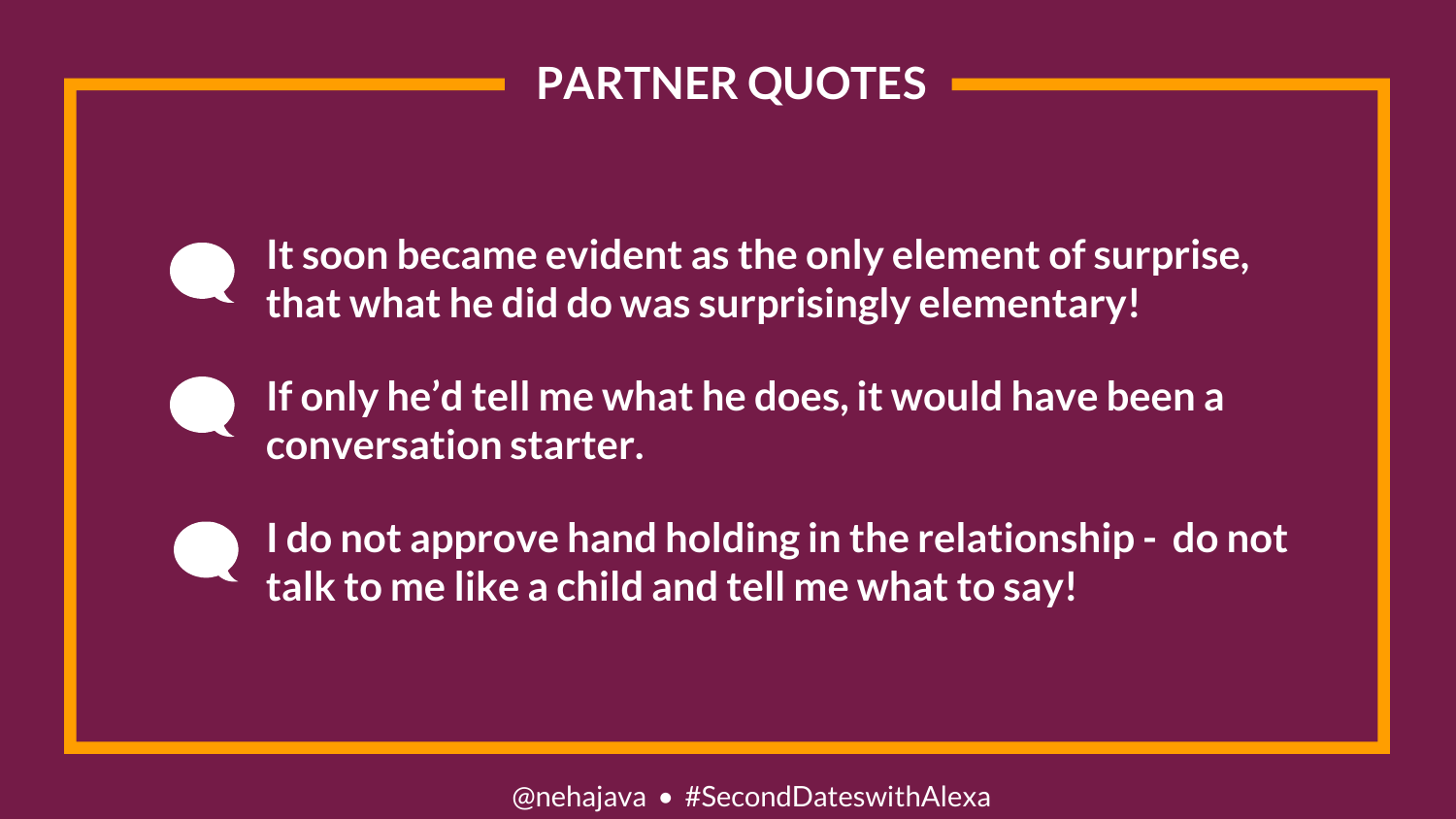**From Skillter (aka Mr. Hides-a-Lot)**

- **"How may we help users?"**
- **"I'm sorry I'm sorry"**
- **Promptly reprompt!**
- **Frame the question, not the user!**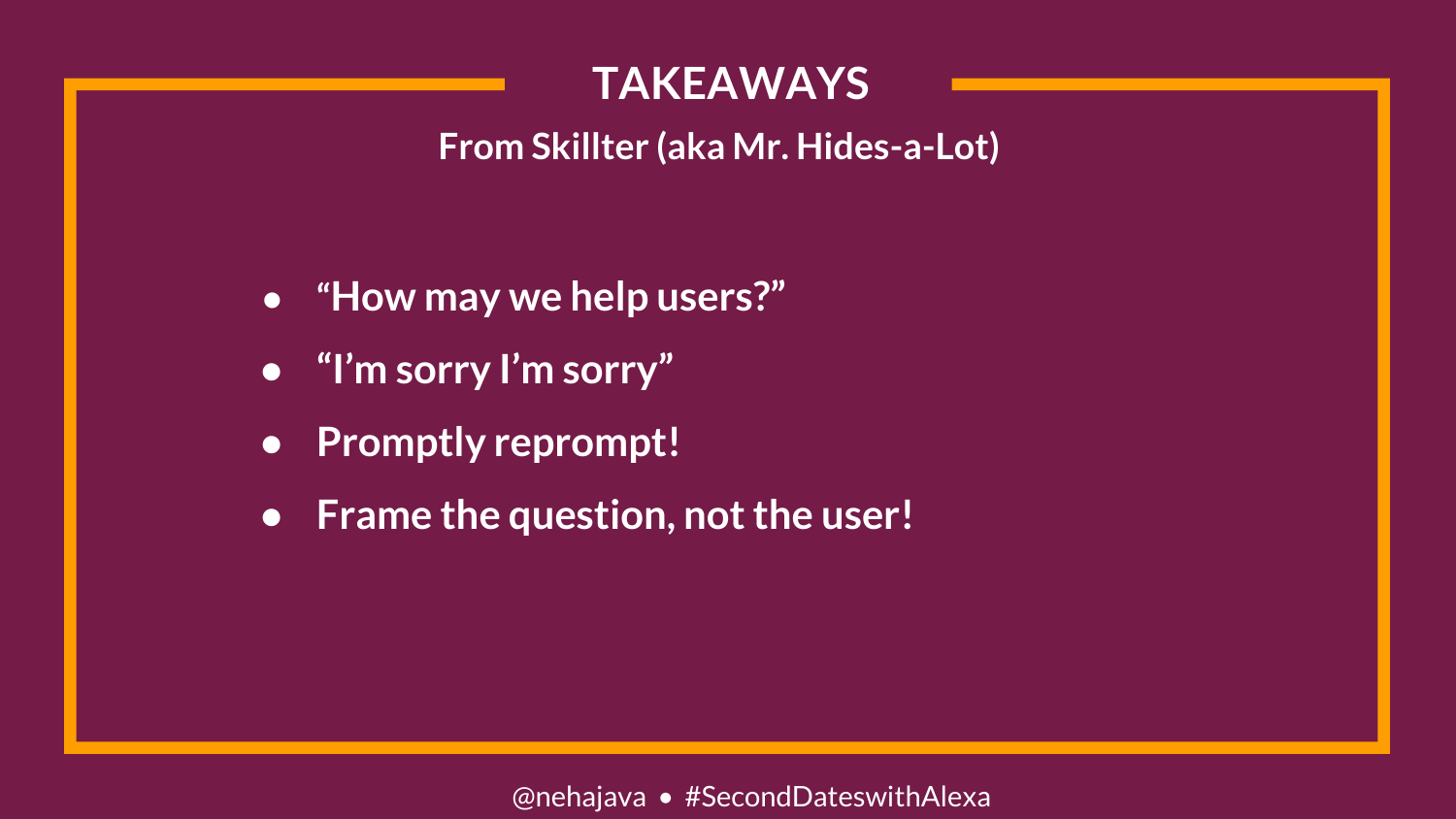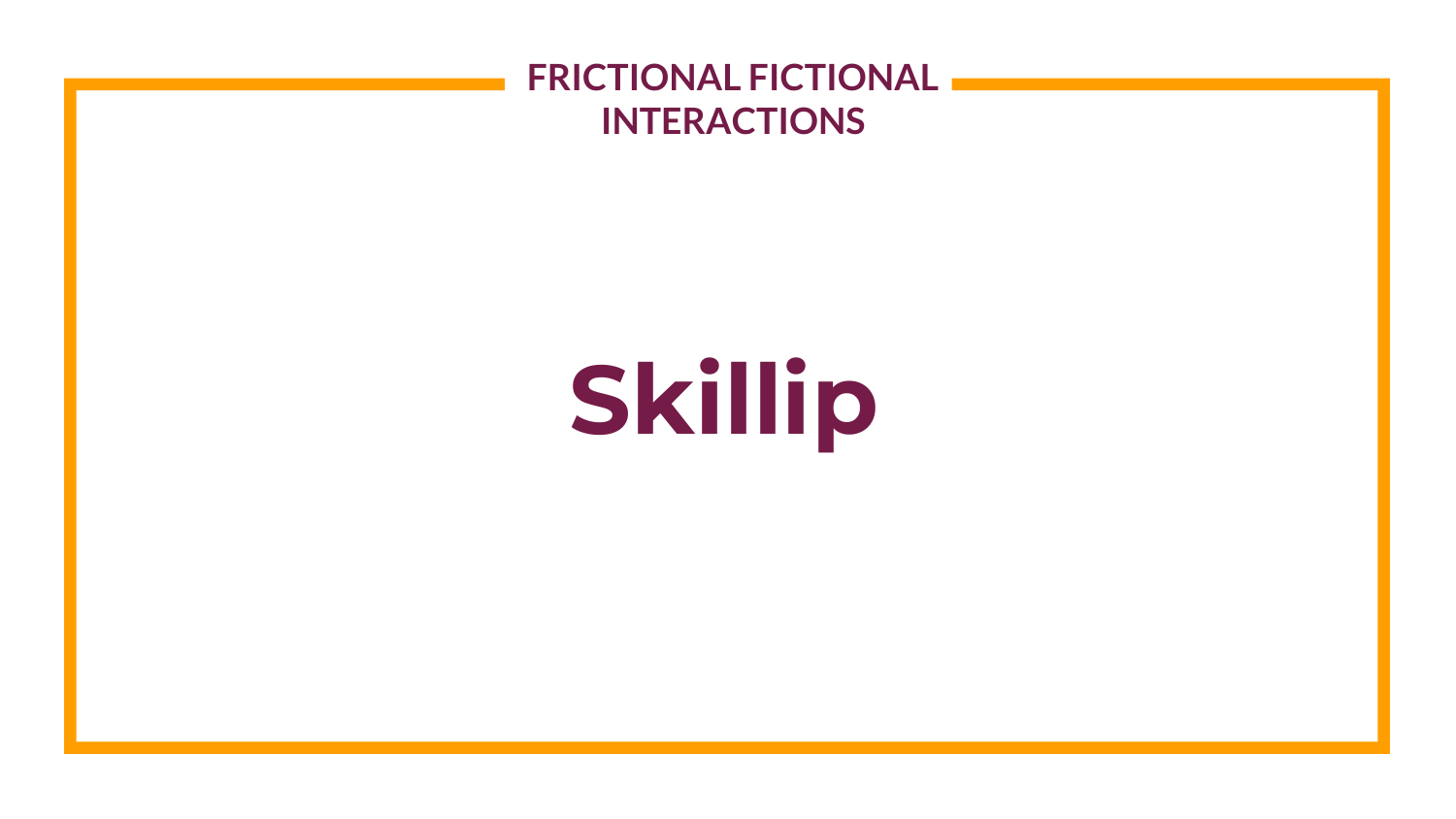

**His voice did not resonate nor did it strike the right chord with me**



**While his profile seemed very pleasing, I was disappointed he did not voice the same image**



**While I wanted to play it by ear, he would constantly ask me to come see him**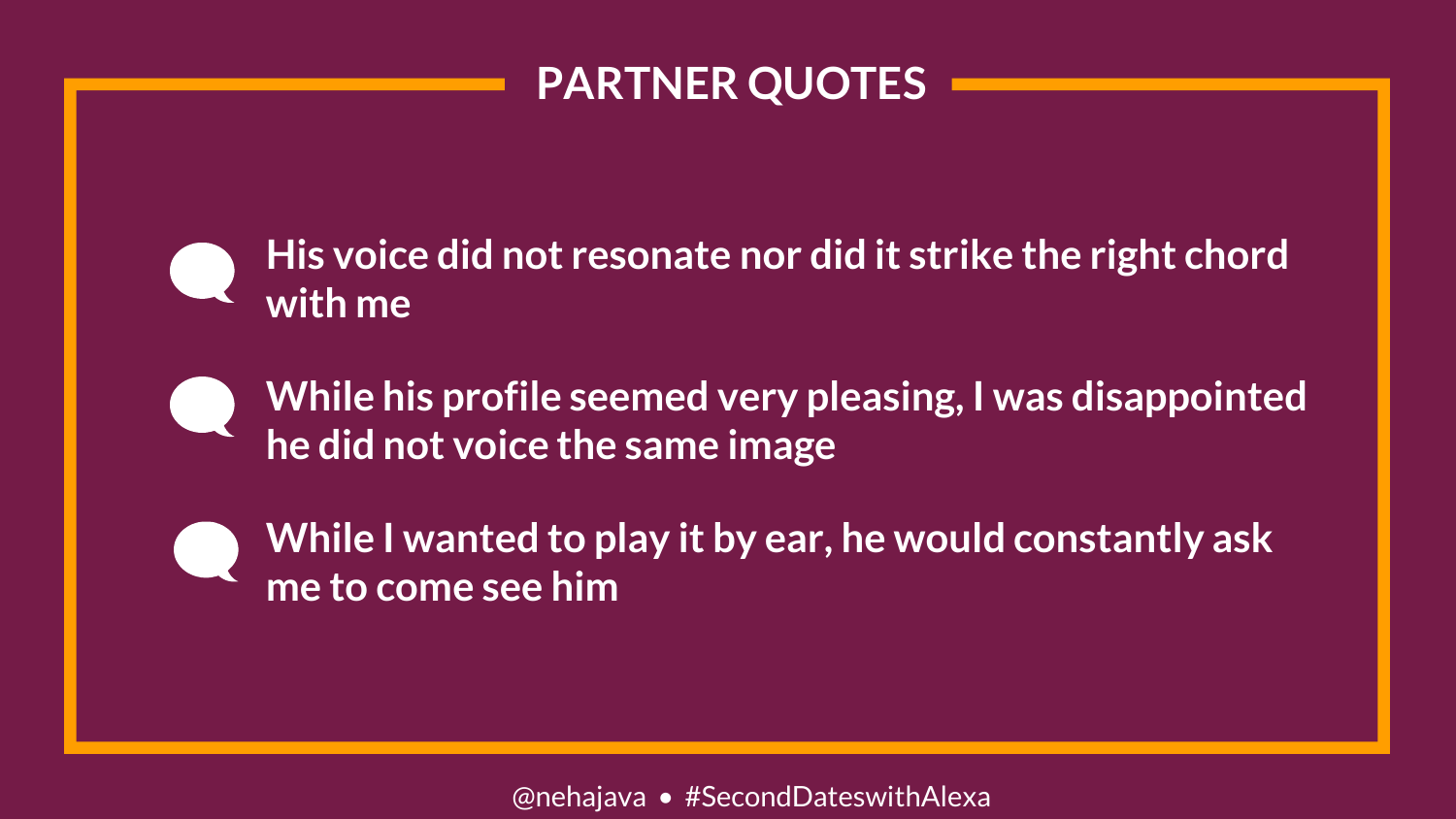**From Skillip (aka Mr. Bores-a-Lot)**

- **Brand identity or Bland identity?**
- **Eye-opener: Multimodality is a choice**
- **Nothing will synthesize if you read the wrong notes**
- **Brand voice not brand new voice**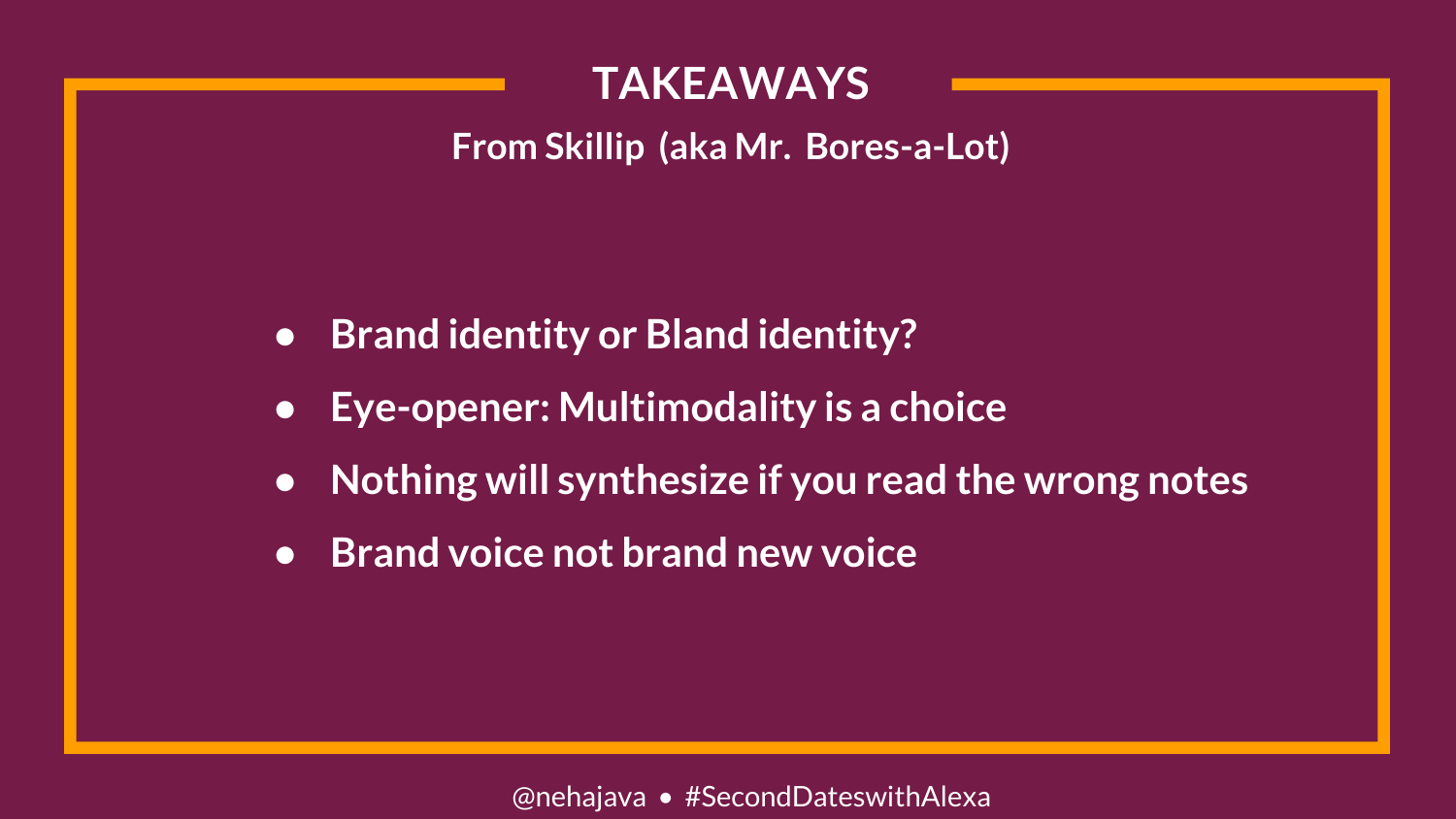#### **FRICTIONAL FICTIONAL INTERACTIONS**

# **Skillsie**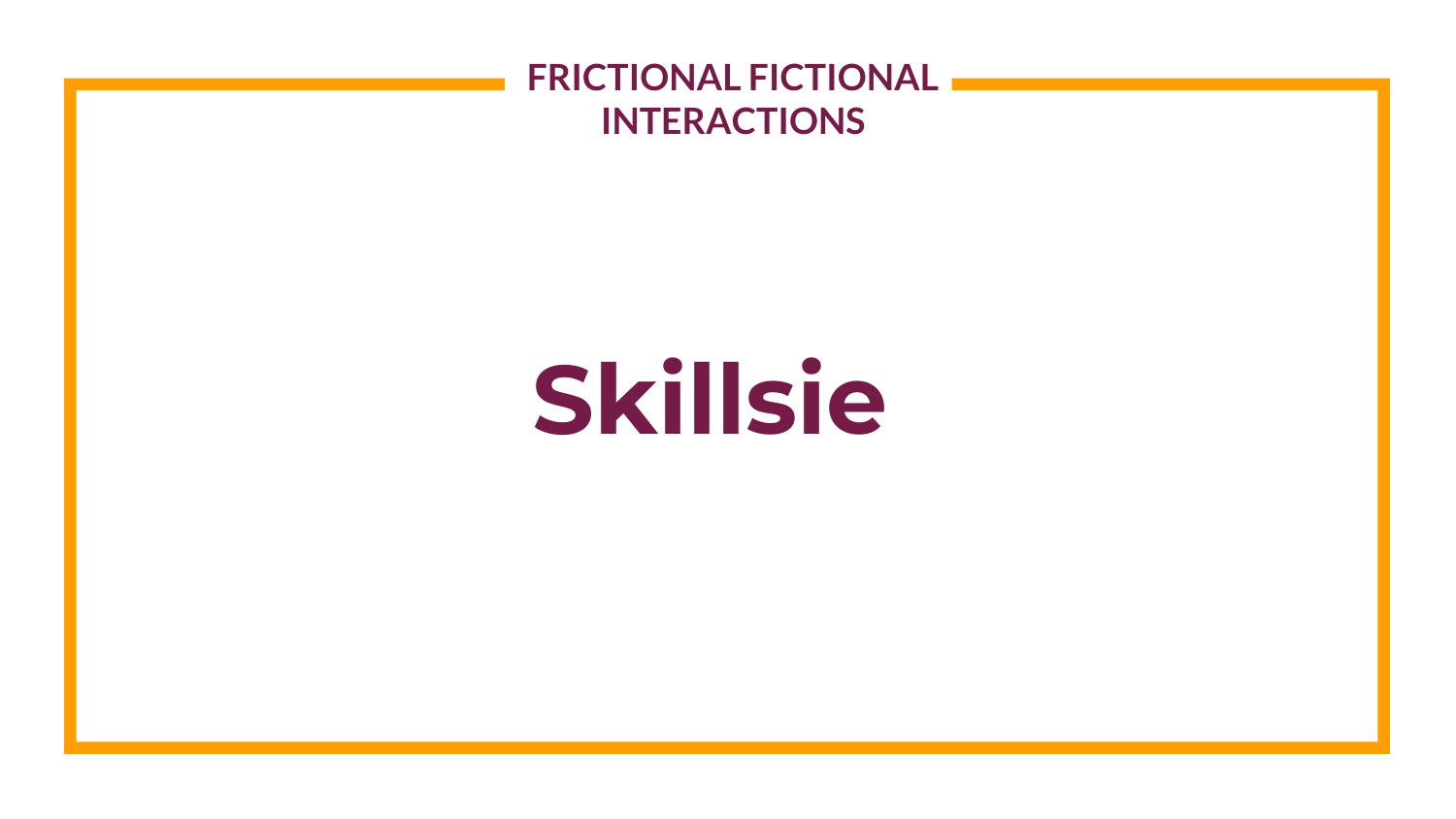

**I didn't want to be hung up on the ghost of interactions past**

What is it over? Were we still talking?

**He never came to pick me up!**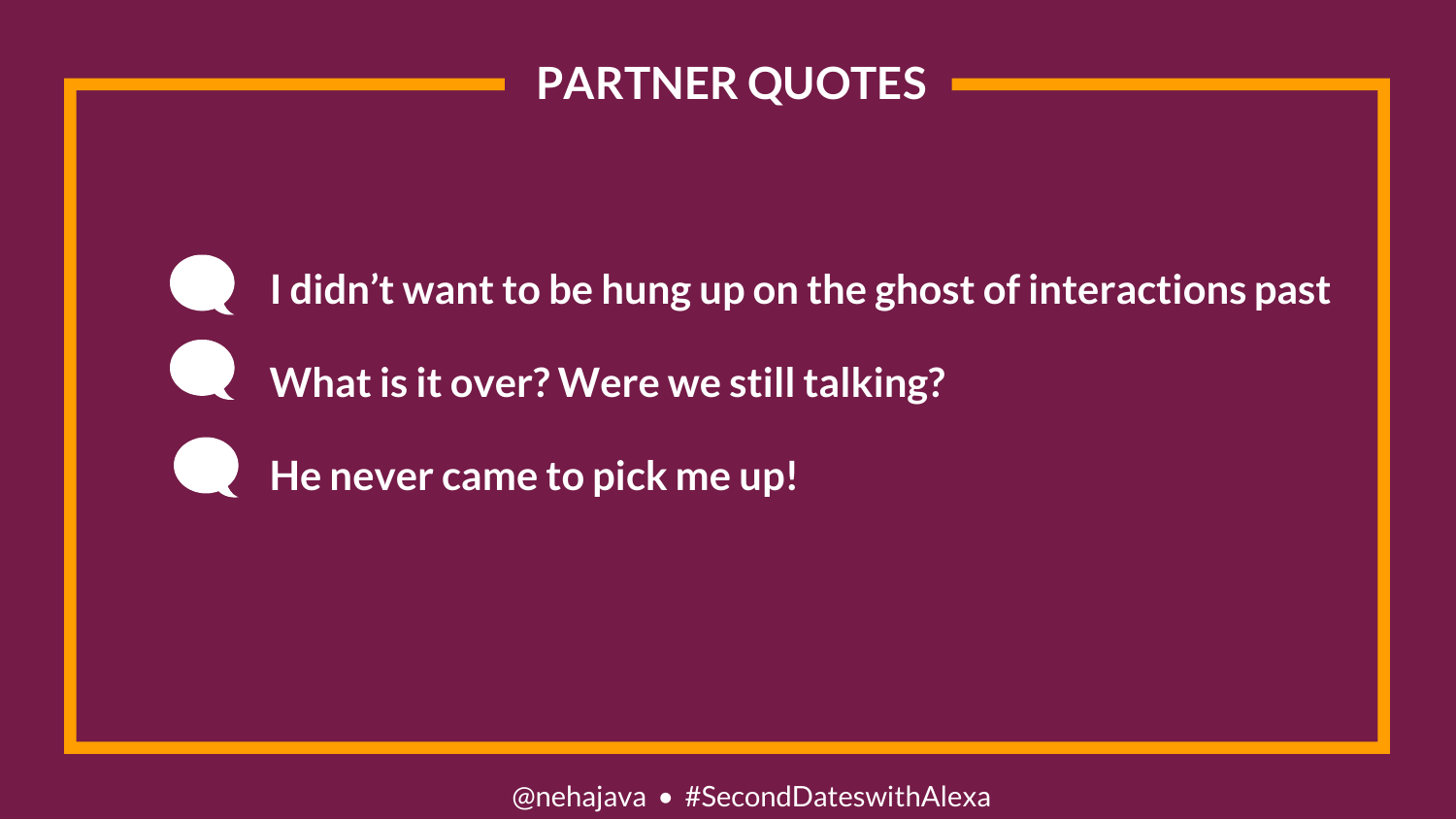**From Skillsie (aka Mr. Loses-a-Lot)**

- **Closed for closure**
- **You're now entering..**
- **To pick up, remember where you dropped off**
- **The onus of persistence is NOT on the user**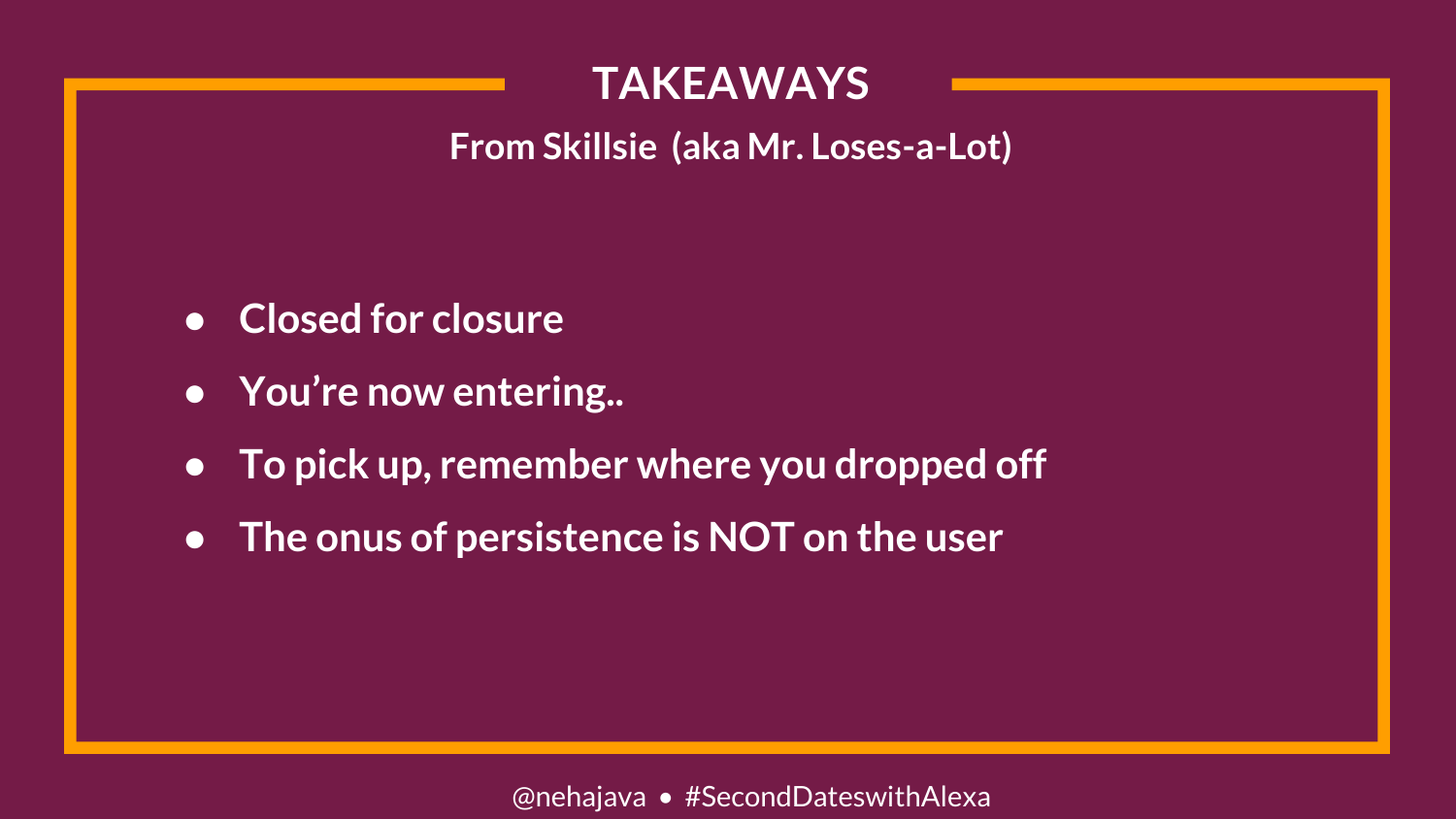#### **FRICTIONAL FICTIONAL INTERACTIONS**

# **Skilliam**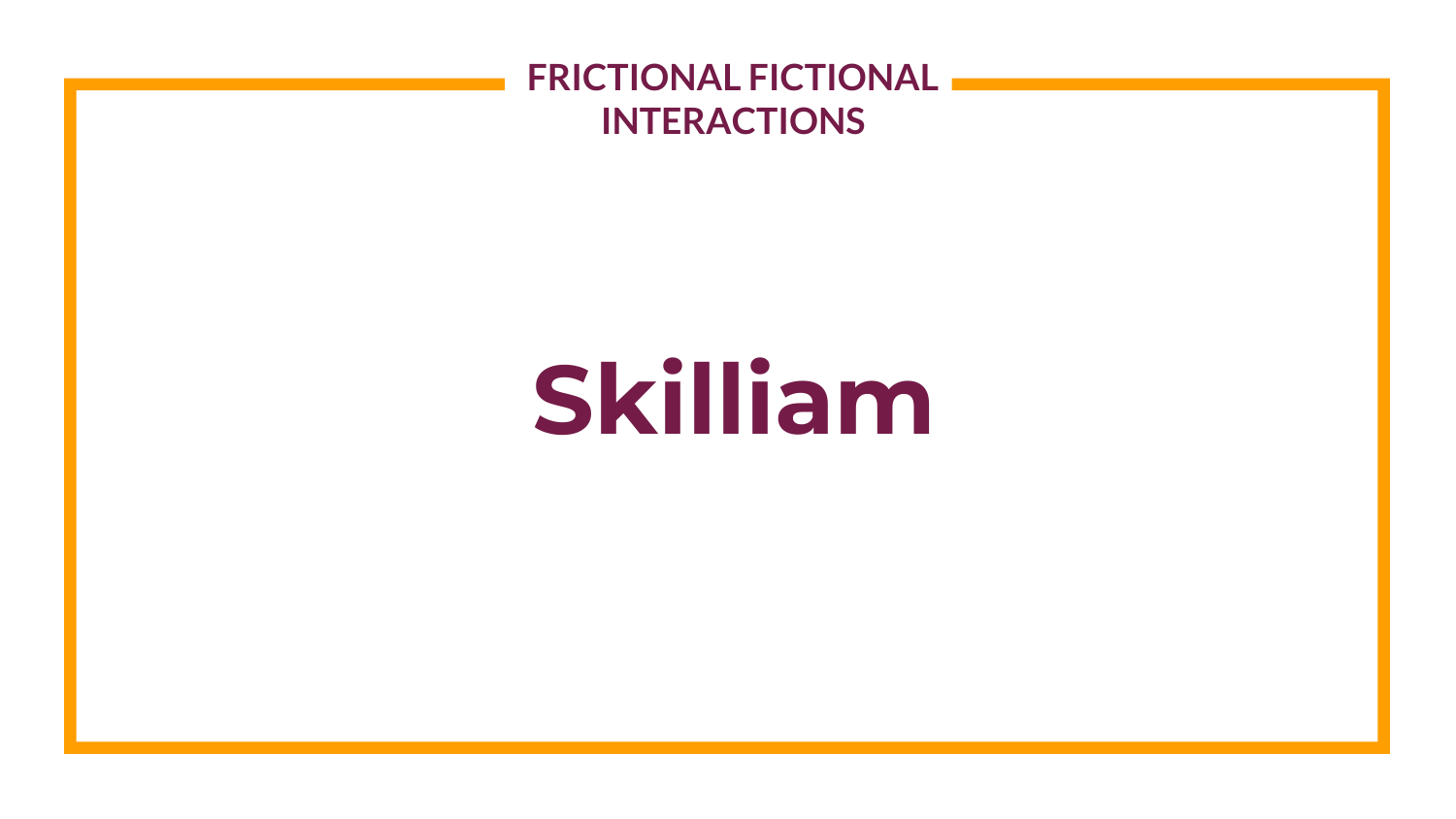**It seemed like his basic understanding was far from the compounds of complex concepts**

**While I wanted a Hollywood romance, I realised I didn't want it to be so scripted**

**Rest assured, I was not happy with his constant reassuring**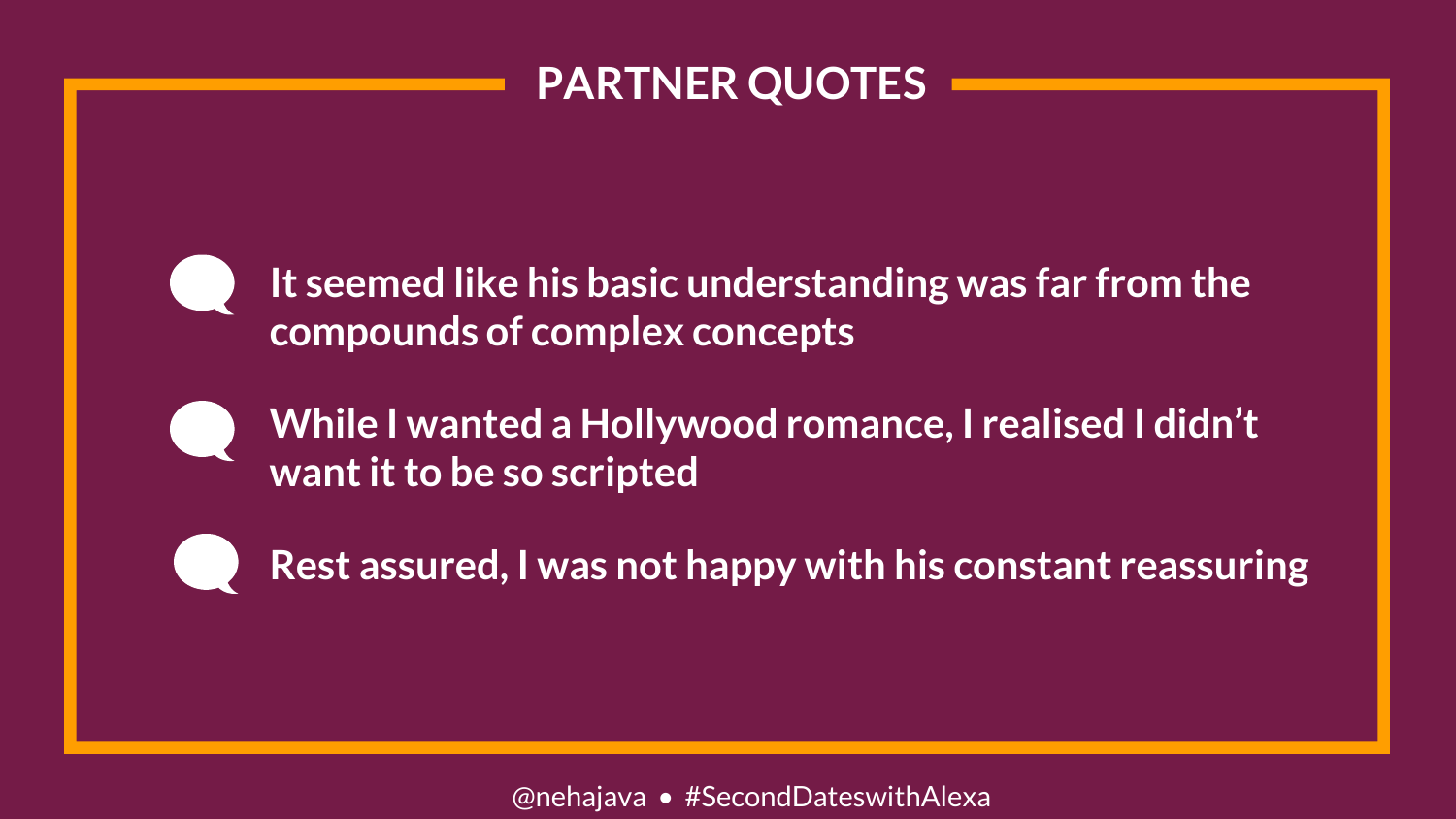**From Skilliam (aka Mr. Repeats-a-Lot)**

- **Users should not break down**
- **Conform to confirm**
- **Bandersnatch vs. Hollywood script**
- **Lead on the Leading man**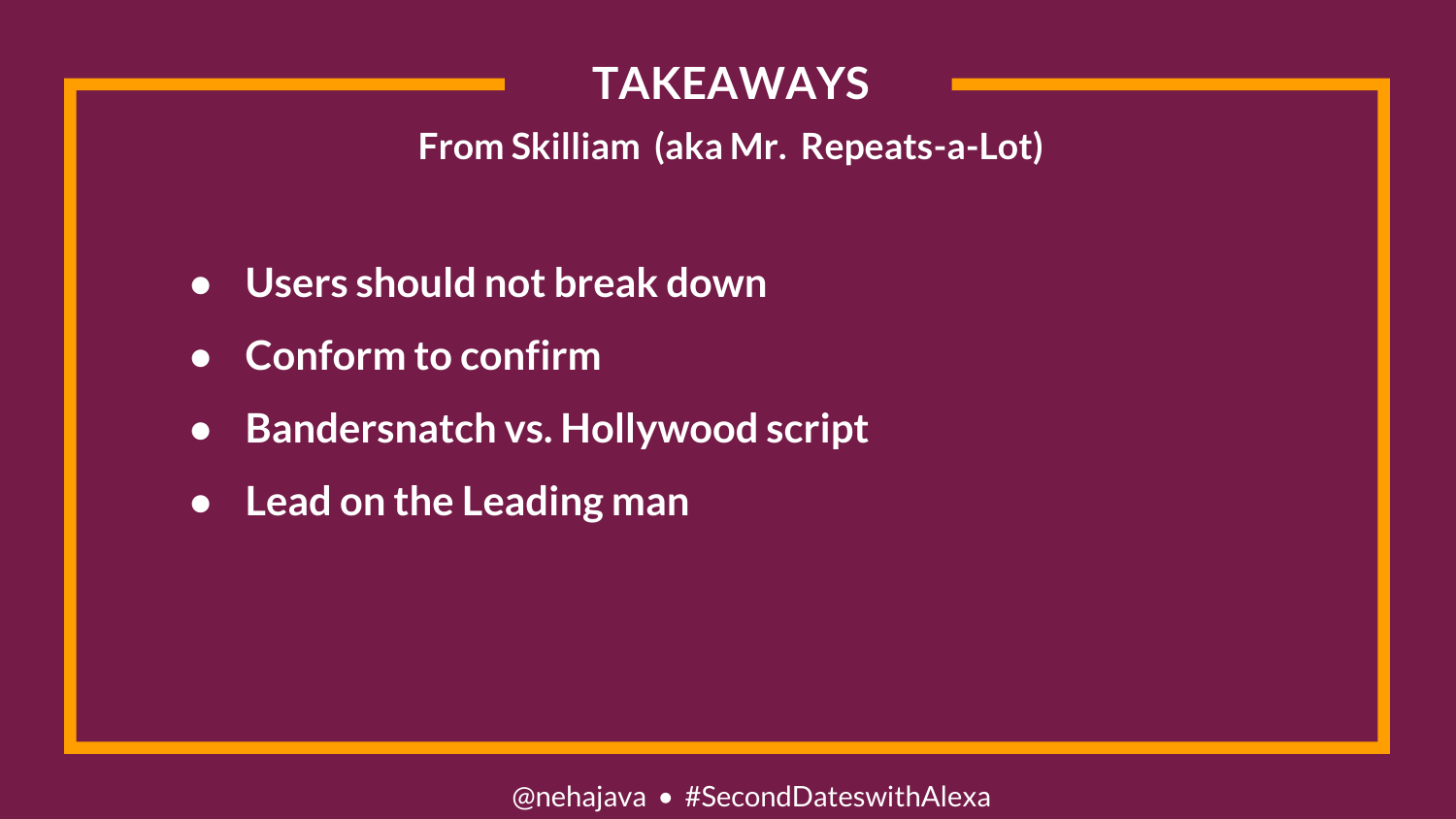

## **To design experiences that are second to none, we have to set our users up for success!**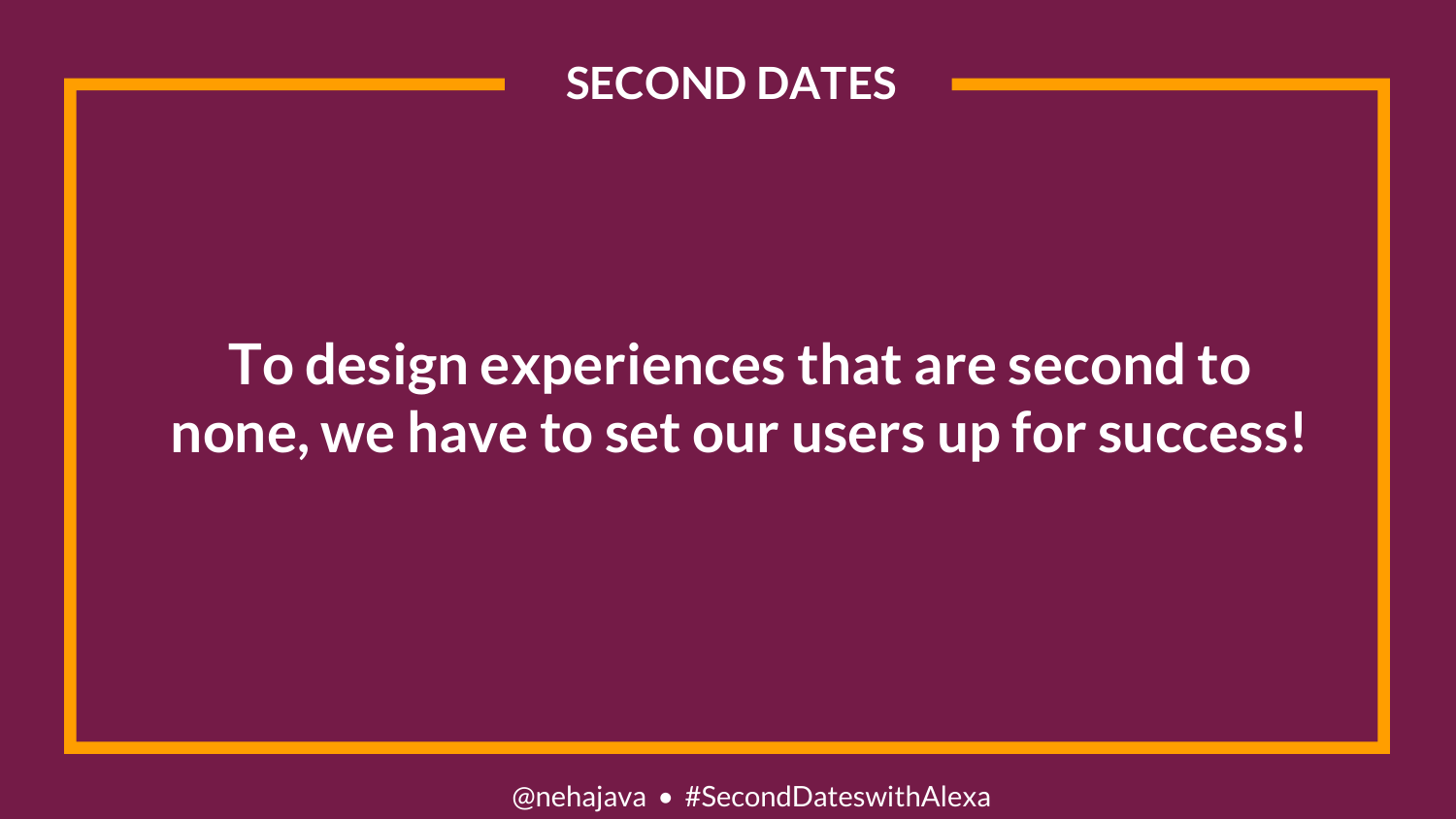**What is thought is not always said; What is said is not always heard;**  $\begin{array}{c} \n\bullet \bullet \\
\bullet \bullet \\
\bullet \bullet \\
\bullet \bullet\n\end{array}$ **What is heard is not always understood; What is understood is not always agreed; What is agreed is not always done; What is done is not always done again.**

**Konrad Lorenz**